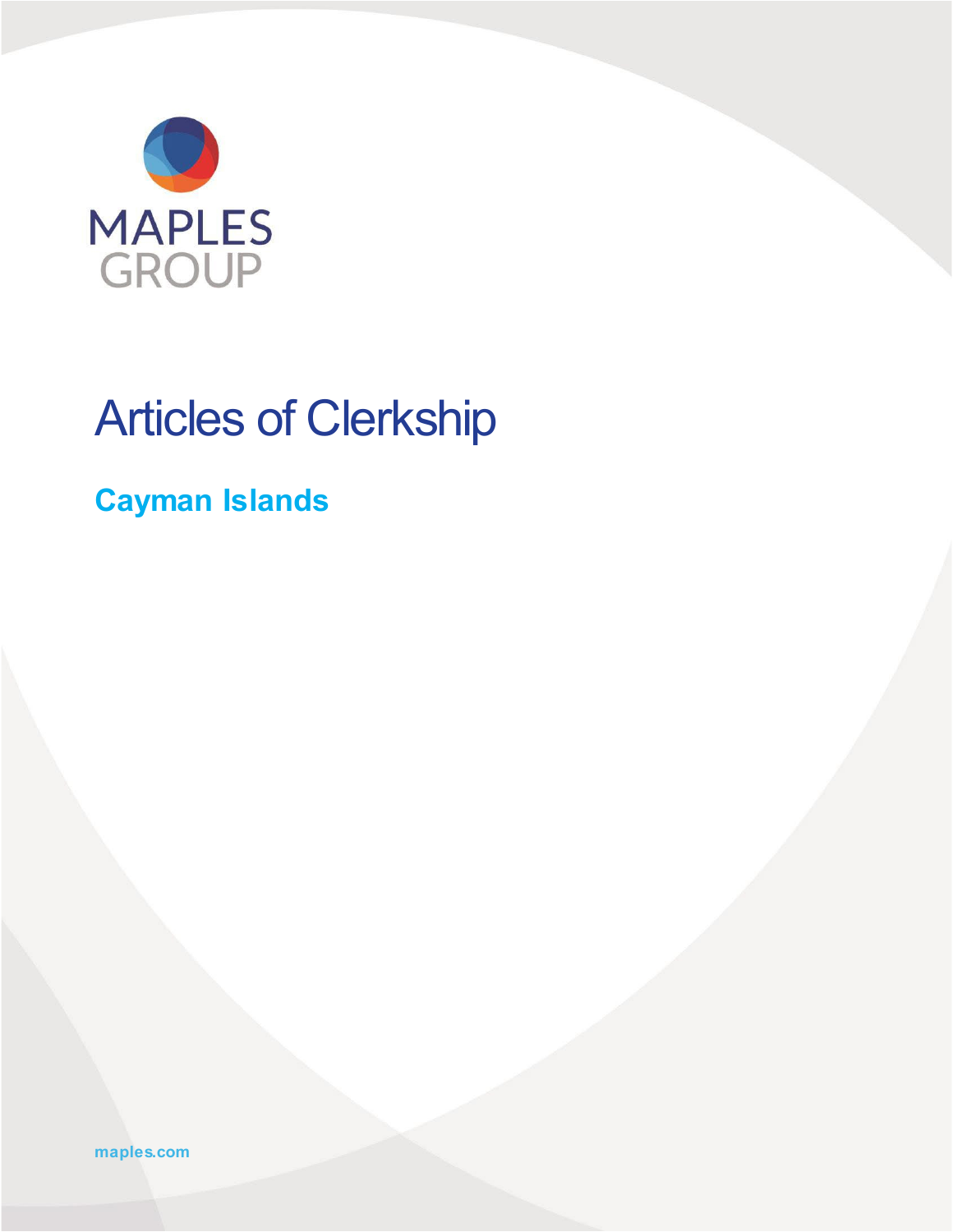

## Articles of Clerkship

Our success,bothnowand in the future, dependsentirelyonthe quality of our people. This is why we invest so much in training, providing you a balanced and rewarding training programme across the core areas of our legalservicesbusiness. The programmewillformthe basisof your future careerdevelopmentbutis alsointendedtostimulate and challenge youas an individual.

#### **The Programme**

As an Articled Clerk in the Cayman Islands office of the Maples Group, you will rotate through our legal services practice areas which include Corporate, Finance, Funds, Litigation and Trusts. You will be given challenging work that will help you to develop the skill set required of a qualified solicitor.

The key to the way we work is our team-oriented approach. You will work closely with our professional support staff and fellow trainees, as well as receiving the ongoing support of experienced partners and lawyers, all the while growing your network within the firm.

Personal appraisals will also play an important role in providing you with the support you need to build the necessary skills and experience for a rewarding career with us. We take a long-term view to our training and development and are committed to continually enhancing your abilities.

#### **Qualifying**

We recognise that whilst many lawyers will have an idea what area they want to qualify into at the end of their training, there will be some who are not sure. We therefore offer some of our newly qualified lawyers the opportunity to continue to do a wide range of work until they find their niche.